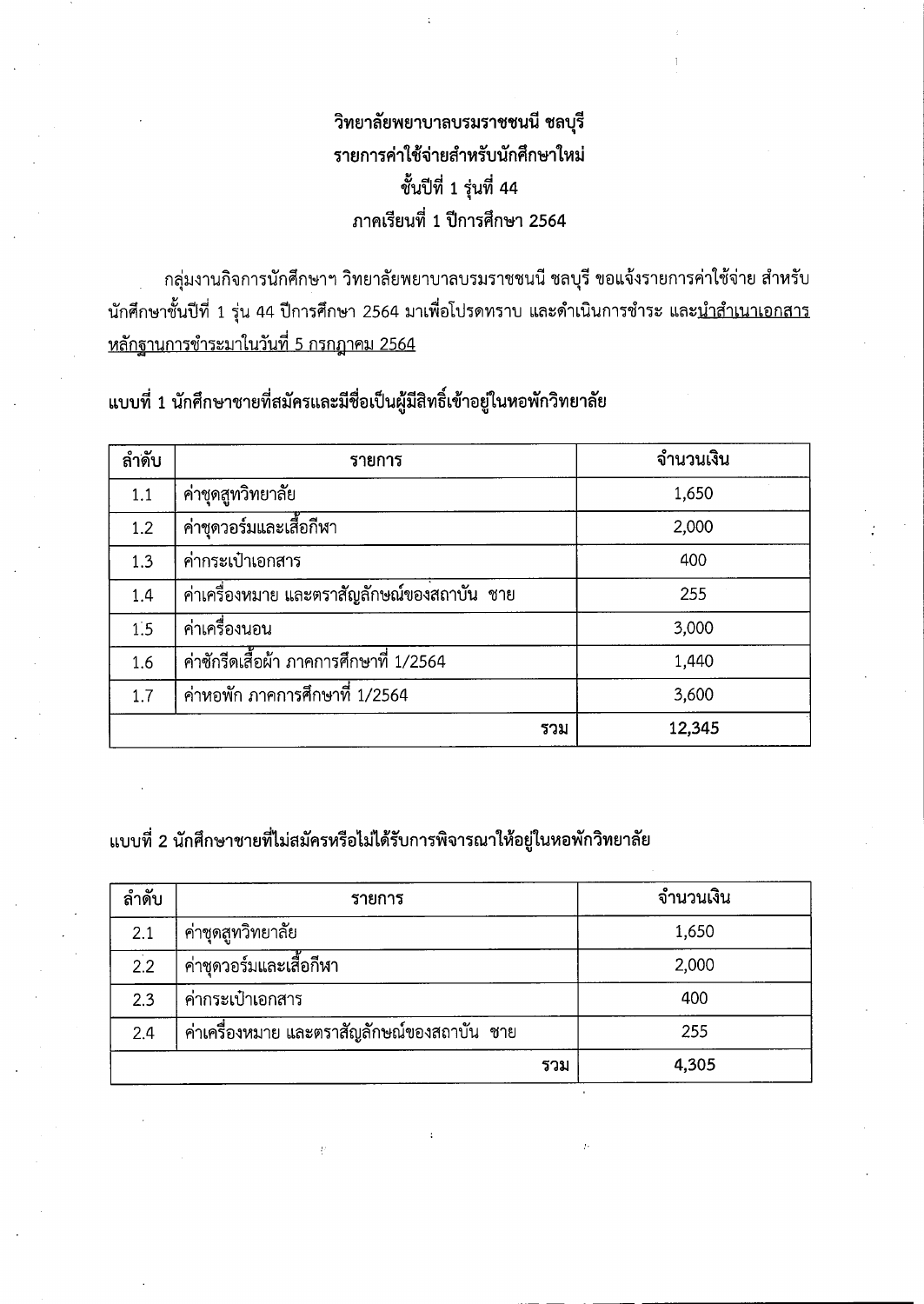### แบบที่ 3 นักศึกษาหญิงที่สมัครและมีชื่อเป็นผู้มีสิทธิ์เข้าอยู่ในหอพักวิทยาลัย

| ลำดับ | รายการ                                         | จำนวนเงิน |
|-------|------------------------------------------------|-----------|
| 3.1   | ค่าชุดสูทวิทยาลัย                              | 1,650     |
| 3.2   | ค่าชุดวอร์มและเสื้อกีฬา                        | 2,000     |
| 3.3   | ค่ากระเป๋าเอกสาร                               | 400       |
| 3.4   | รองเท้าคัทชูสีขาว                              | 800       |
| 3:5   | ้ค่าเครื่องหมาย และตราสัญลักษณ์ของสถาบัน  หญิง | 295       |
| 3.6   | ค่าเครื่องนอน                                  | 3,000     |
| 3.7   | ้ค่าซักรีดเสื้อผ้า ภาคการศึกษาที่ 1/2564       | 1,440     |
| 3.8   | ้ค่าหอพัก ภาคการศึกษาที่ 1/2564                | 3,600     |
|       | รวม                                            | 13,185    |

### แบบที่ 4 นักศึกษาหญิงที่ไม่สมัครหรือไม่ได้รับการพิจารณาให้อยู่ในหอพักวิทยาลัย

| ลำดับ | รายการ                                        | จำนวนเงิน |
|-------|-----------------------------------------------|-----------|
| 4.1   | ค่าชุดสูทวิทยาลัย                             | 1,650     |
| 4:2   | ค่าชุดวอร์มและเสื้อกีฬา                       | 2,000     |
| 4.3   | ค่ากระเป๋าเอกสาร                              | 400       |
| 4.4   | รองเท้าคัทชูสีขาว                             | 800       |
| 4.5   | ้ค่าเครื่องหมาย และตราสัญลักษณ์ของสถาบัน หญิง | 295       |
|       | รวม                                           | 5,145     |

ระยะเวลาการชำระเงิน : ระหว่างวันที่ 28 มิถุนายน – 4 กรกฎาคม 2564

้นักศึกษาหรือผู้ปกครองสามารถโหลดเอกสารชำระเงินได้จาก <u>เอกสารแนบด้านล่างนี้</u>

วิธีการชำระเงิน : นักศึกษาหรือผู้ปกครอง ชำระค่าใช้จ่ายสำหรับนักศึกษาใหม่ ผ่านบัญชี

"เงินออมค่าลงทะเบียน" ธนาคารกรุงไทย สาขาชลบุรี

เลขที่บัญชี 207-6-06764-7

\*\*\*ขอให้นักศึกษานำสำเนาหลักฐานการโอนเงิน มาในวันรายงานตัวเข้าศึกษา <u>5 กรกฎาคม 2564</u>\*\*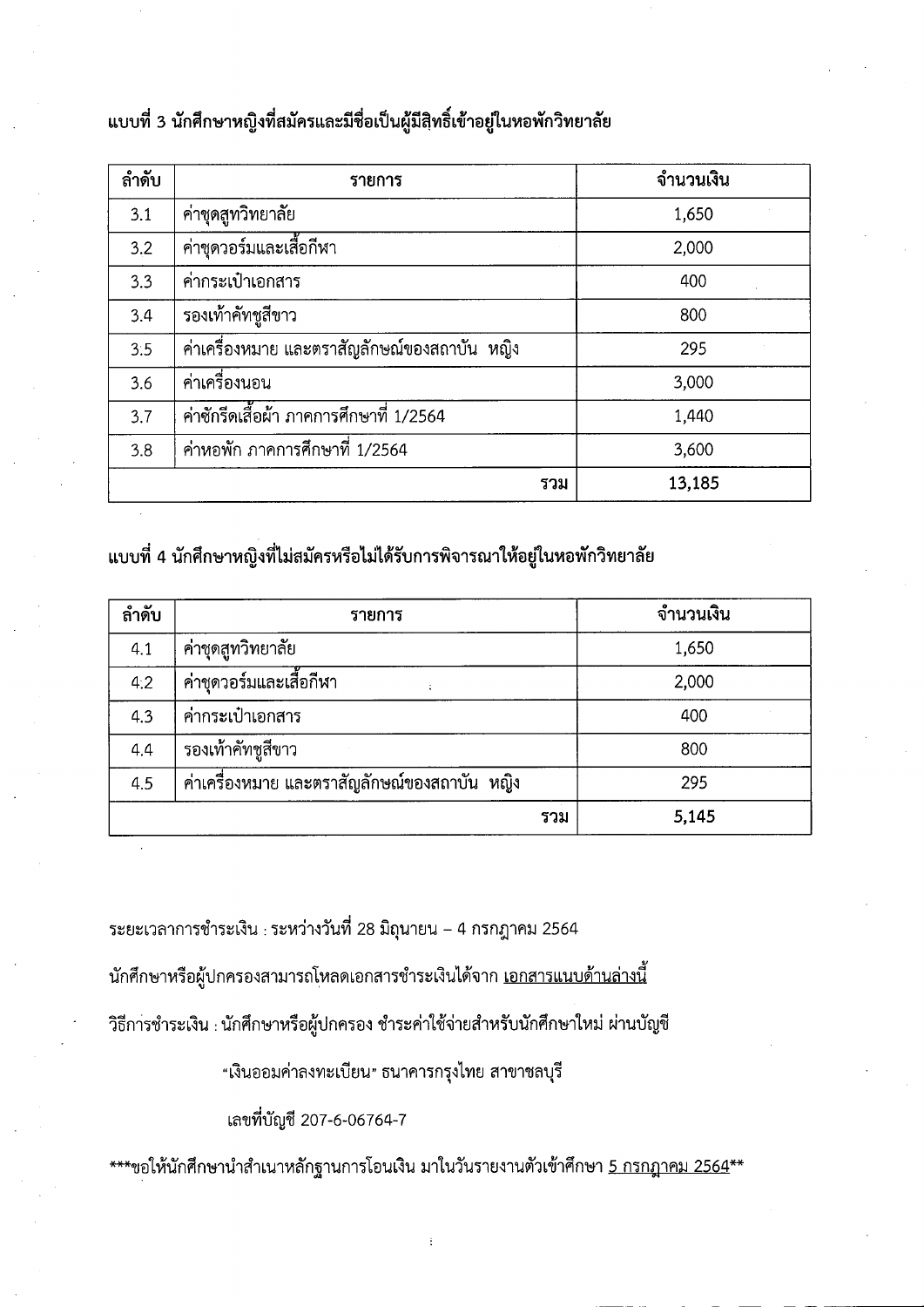# เอกสารการโอนเงิน สำหรับนักศึกษาชาย <u>ที่พักหอพักของวิทยาลัย</u> จำนวนเงิน 12,345 บาท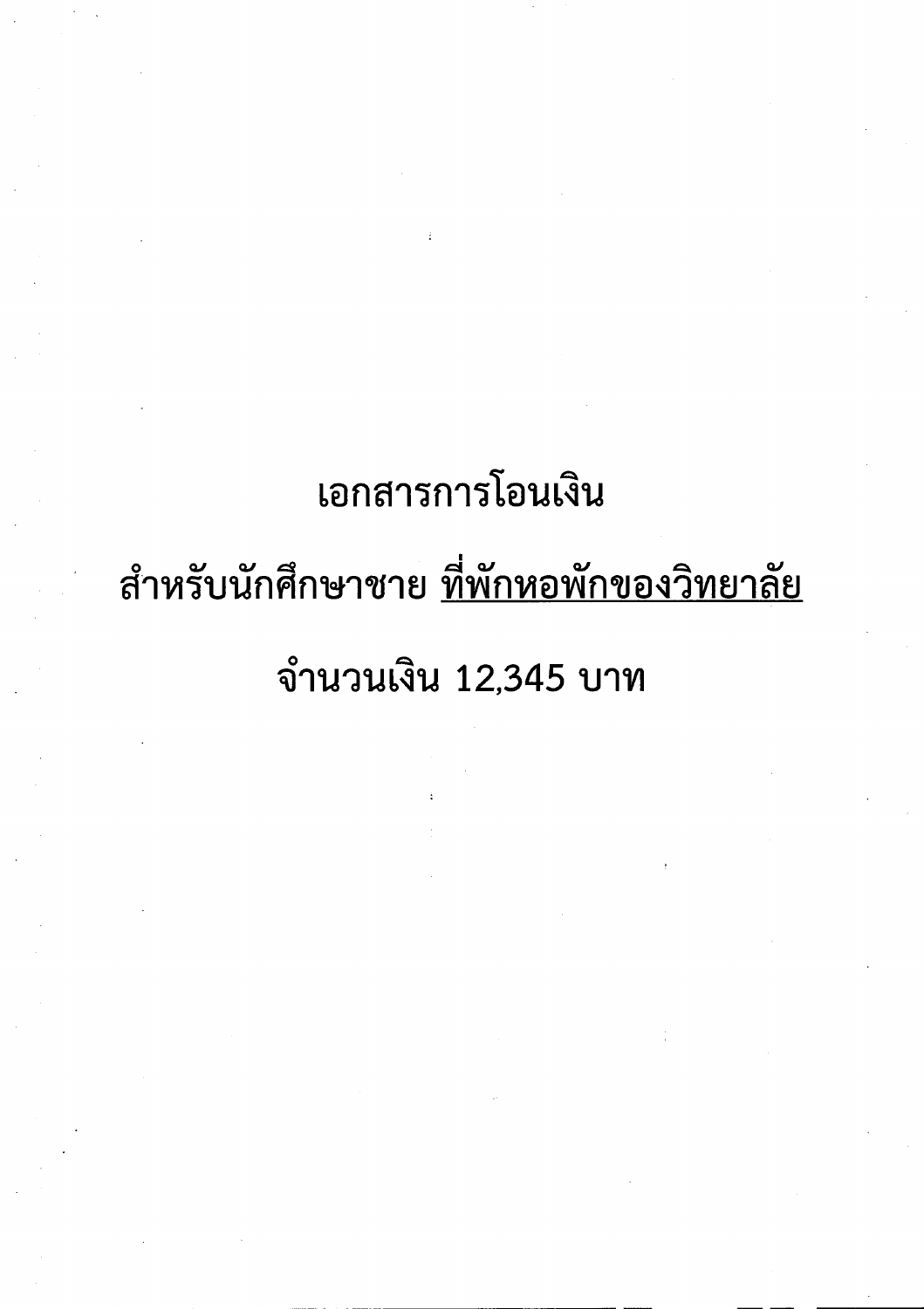| ใบแจ้งการรับเงิน                                                |      | "เงินออมค่าลงทะเบียน" ในระบบ Teller Payment System                                                                                                                                            |
|-----------------------------------------------------------------|------|-----------------------------------------------------------------------------------------------------------------------------------------------------------------------------------------------|
|                                                                 |      |                                                                                                                                                                                               |
|                                                                 |      |                                                                                                                                                                                               |
| Company Code = $8144$                                           |      |                                                                                                                                                                                               |
|                                                                 |      |                                                                                                                                                                                               |
|                                                                 |      |                                                                                                                                                                                               |
|                                                                 |      |                                                                                                                                                                                               |
|                                                                 |      |                                                                                                                                                                                               |
| รายการ                                                          |      | จำนวนเงิน                                                                                                                                                                                     |
| ์<br>ค่าเครื่องแต่งกายเครื่องหมายและตราสัญลักษณ์                |      | 4,305                                                                                                                                                                                         |
| ์ค่าเครื่องนอน                                                  |      | 3,000                                                                                                                                                                                         |
| ค่าซักรีดเสื้อผ้า ภาคการศึกษาที่1/2564                          |      | 1,440                                                                                                                                                                                         |
| ค่าบำรุงหอพัก ภาคการศึกษาที่ 1/2564                             |      | 3,600                                                                                                                                                                                         |
|                                                                 | ะรวม | 12,345                                                                                                                                                                                        |
| 2. กำหนดชำระเงินตั้งแต่วันที่ 28 มิถุนายน 2564 - 4 กรกฎาคม 2564 |      | <u>ค่าธรรมเนียมบริการธนาคาร 15 บาท/รายการ  ชำระที่เคาน์เตอร์ธนาคาร</u><br>1. กรอกเอกสารให้ครบถ้วน  พร้อมนำเงินสดไปติดต่อชำระเงินที่ บมจ.ธนาคารกรุงไทย  ได้ทุกสาขาทั่วประเทศ<br>(สำหรับลูกค้า) |
|                                                                 |      | วิทยาลัยพยาบาลบรมราชชนนี ชลบุรี                                                                                                                                                               |
| ใบแจ้งการรับเงิน                                                |      | ้"เงินออมค่าลงทะเบียน" ในระบบ Teller Payment System                                                                                                                                           |
|                                                                 |      |                                                                                                                                                                                               |
|                                                                 |      |                                                                                                                                                                                               |
|                                                                 |      |                                                                                                                                                                                               |
|                                                                 |      |                                                                                                                                                                                               |
|                                                                 |      |                                                                                                                                                                                               |
|                                                                 |      |                                                                                                                                                                                               |
| รายการ                                                          |      | จำนวนเงิน                                                                                                                                                                                     |
| ้ค่าเครื่องแต่งกายเครื่องหมายและตราสัญลักษณ์                    |      | 4,305                                                                                                                                                                                         |
| ค่าเครื่องนอน                                                   | ÷    | 3,000                                                                                                                                                                                         |
| ค่าซักรีดเสื้อผ้า ภาคการศึกษาที่1/2564                          |      | 1,440                                                                                                                                                                                         |
| Company Code = 8144<br>ค่าบำรุงหอพัก ภาคการศึกษาที่ 1/2564      |      | 3,600                                                                                                                                                                                         |

2. กำหนดชำระเงินตั้งแต่วันที่ <u>28 มิถุนายน 2564 – 4 กรกฎาคม 2564</u>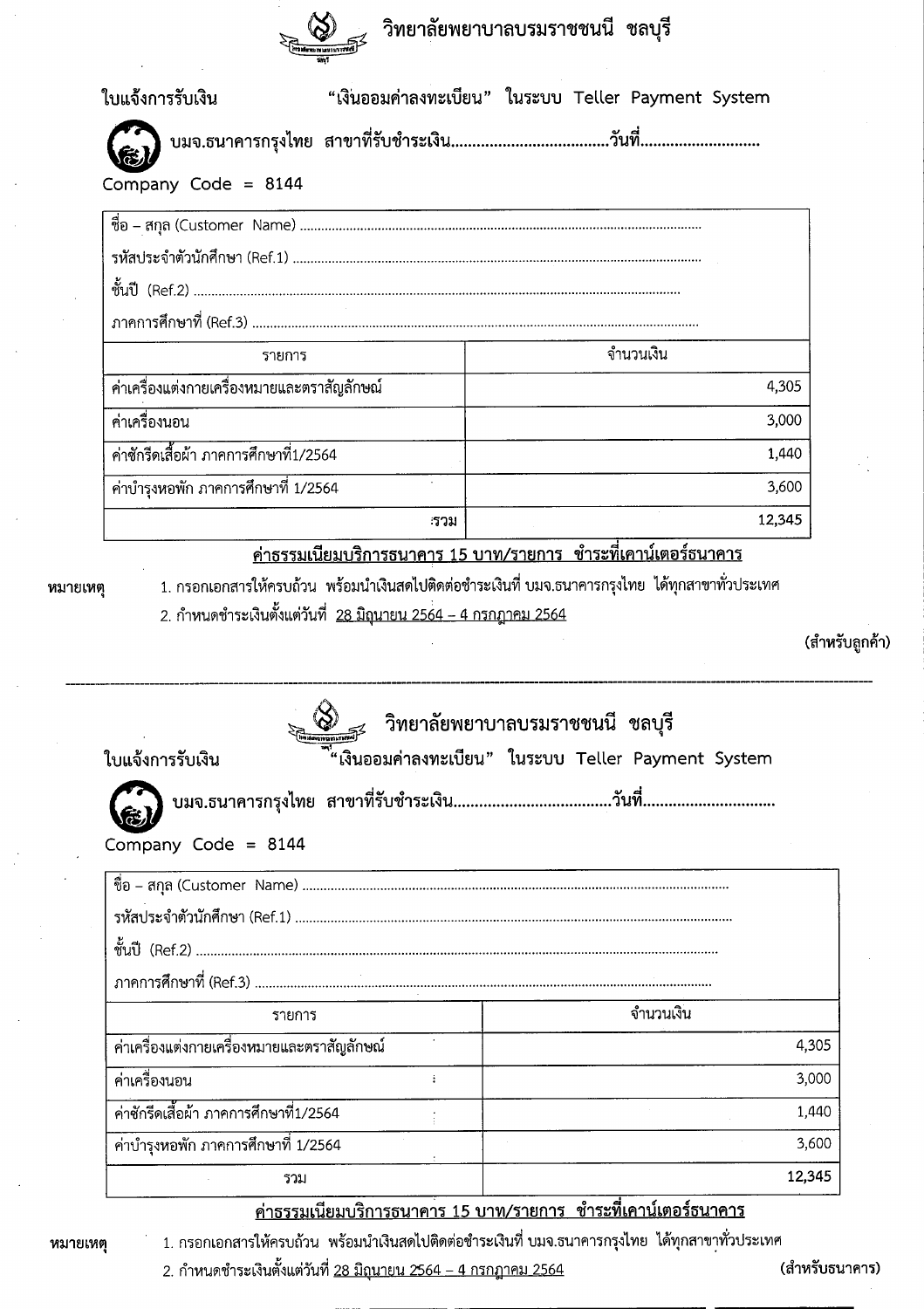# เอกสารการโอนเงิน สำหรับนักศึกษาชาย <u>ที่ไม่พักหอพักของวิทยาลัย</u> จำนวนเงิน 4,305 บาท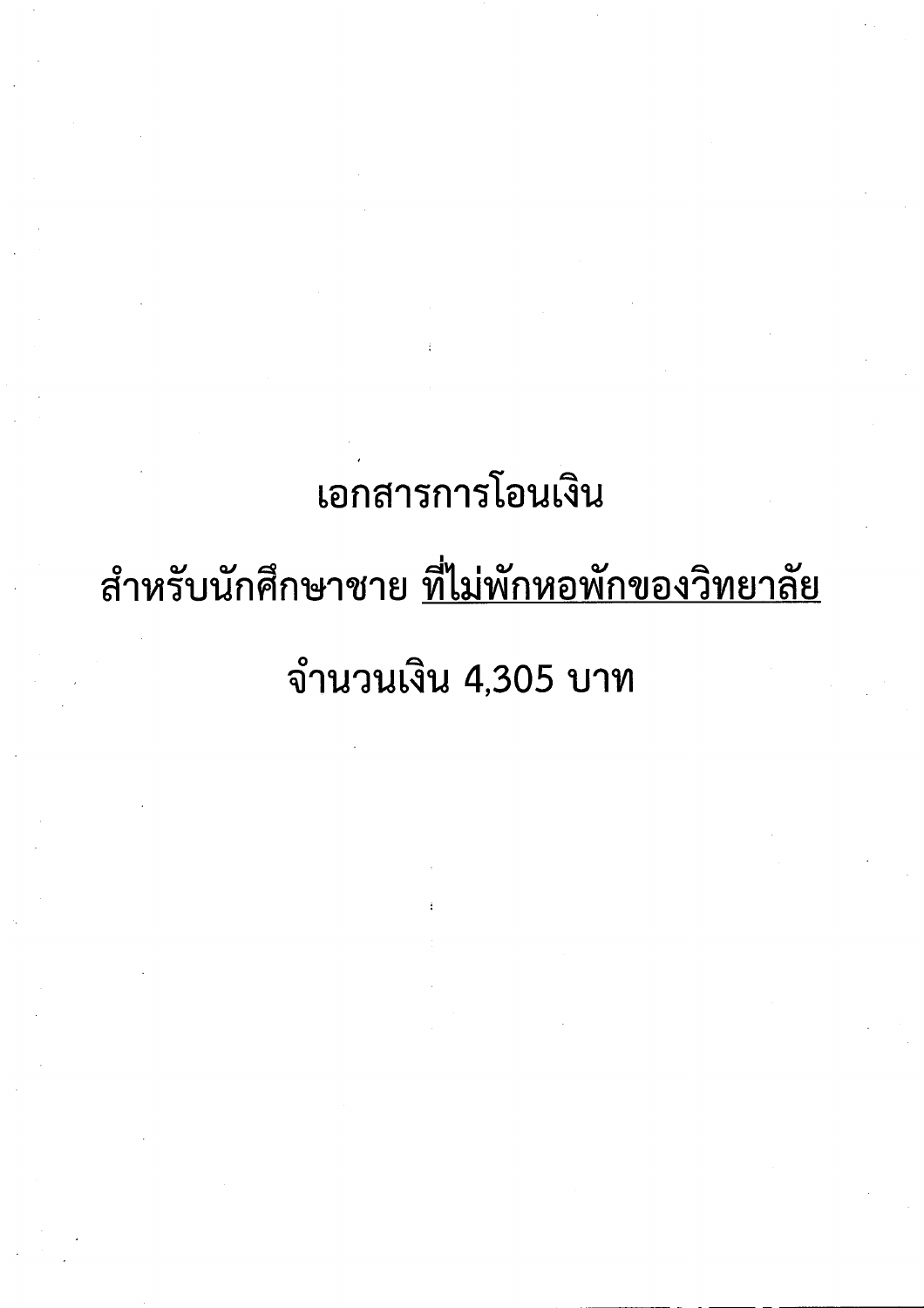## <sub>ฐ≨</sub> วิทยาลัยพยาบาลบรมราชชนนี ชลบุรี

ใบแจ้งการรับเงิน "เงินออมค่าลงทะเบียน" ในระบบ Teller Payment System Company Code = 8144 จำนวนเงิน รายการ ีค่าเครื่องแต่งกายเครื่องหมายและตราสัญลักษณ์ 4,305

## ีค่าธรรมเนียมบริการธนาคาร 15 บาท/รายการ ชำระที่เคาน์เตอร์ธนาคาร

หมายเหตุ

1. กรอกเอกสารให้ครบถ้วน พร้อมนำเงินสดไปติดต่อชำระเงินที่ บมจ.ธนาคารกรุงไทย ได้ทุกสาขาทั่วประเทศ 2. กำหนดชำระเงินตั้งแต่วันที่ <u>28 มิถุนายน 2564 – 4 กรกฎาคม 2564</u>

รวม

(สำหรับลูกค้า)

4,305

| ใบแจ้งการรับเงิน                             | "เงินออมค่าลงทะเบียน" ในระบบ Teller Payment System |
|----------------------------------------------|----------------------------------------------------|
|                                              |                                                    |
| Company Code = $8144$                        |                                                    |
|                                              |                                                    |
|                                              |                                                    |
|                                              |                                                    |
|                                              |                                                    |
|                                              |                                                    |
| รายการ                                       | จำนวนเงิน                                          |
| ้ค่าเครื่องแต่งกายเครื่องหมายและตราสัญลักษณ์ | 4,305                                              |
|                                              |                                                    |

หมายเหต

1. กรอกเอกสารให้ครบถ้วน พ่ร้อมนำเงินสดไปติดต่อชำระเงินที่ บมจ.ธนาคารกรุงไทย ได้ทุกสาขาทั่วประเทศ

2. กำหนดชำระเงินตั้งแต่วันที่ <u>28 มิถุนายน 2564 – 4 กรกฎาคม 2564</u>

(สำหรับธนาคาร)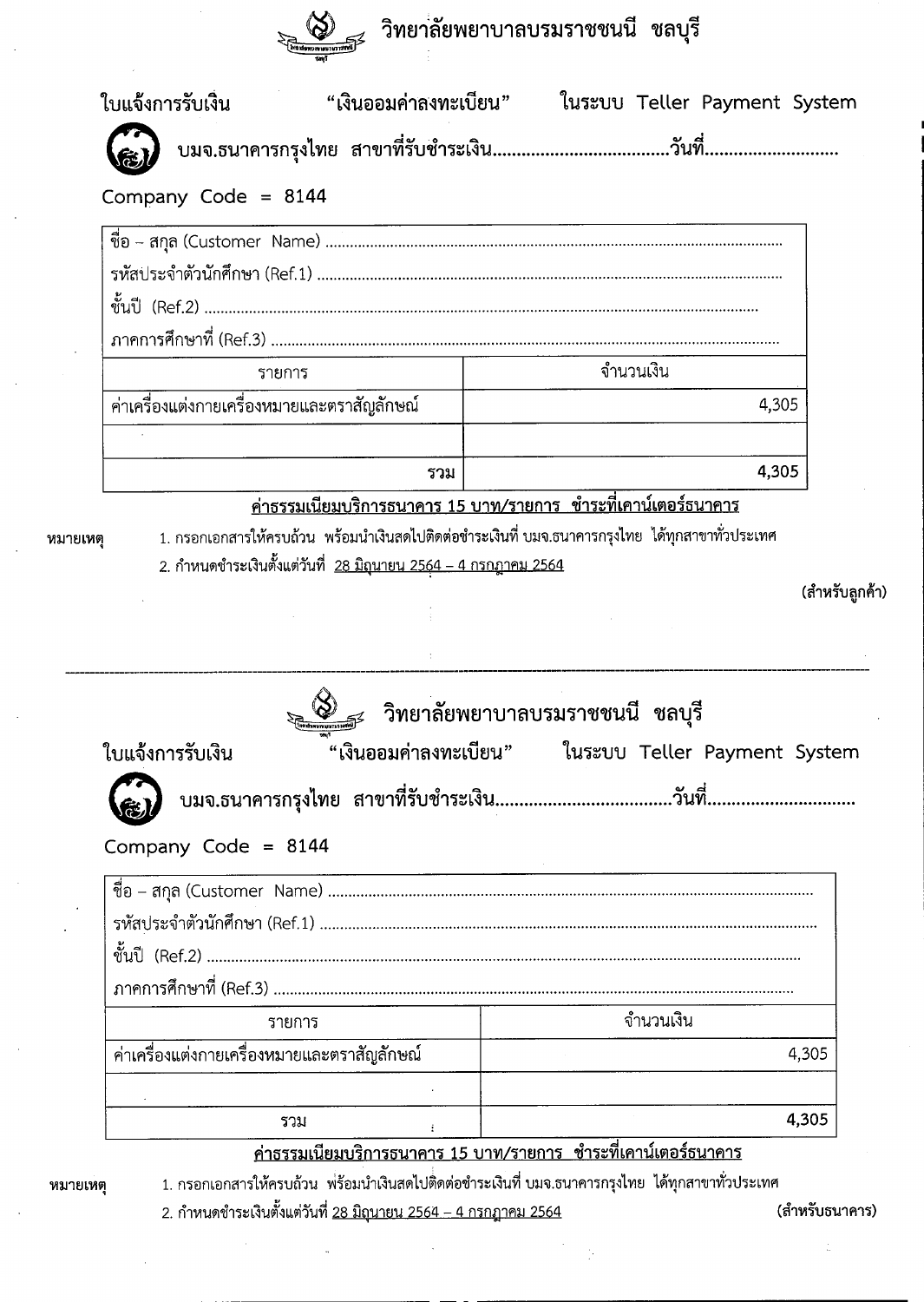# เอกสารการโอนเงิน สำหรับนักศึกษาหญิง <u>ที่พักหอพักของวิทยาลัย</u> จำนวนเงิน 13,185 บาท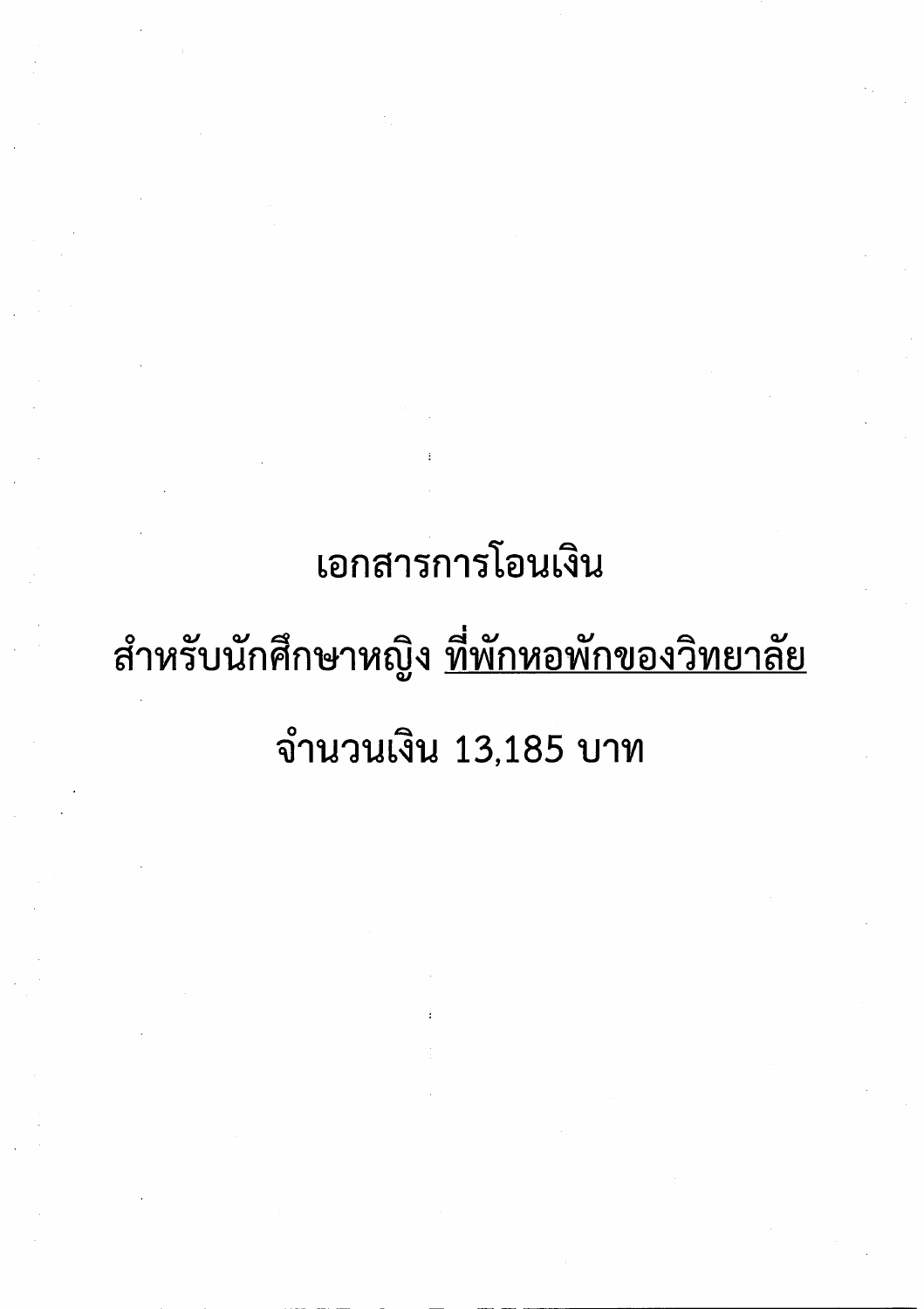

|          | Company Code = 8144                          |                                                                        |                                                                                                                                                                        |
|----------|----------------------------------------------|------------------------------------------------------------------------|------------------------------------------------------------------------------------------------------------------------------------------------------------------------|
|          |                                              |                                                                        |                                                                                                                                                                        |
|          |                                              |                                                                        |                                                                                                                                                                        |
|          |                                              |                                                                        |                                                                                                                                                                        |
|          |                                              |                                                                        |                                                                                                                                                                        |
|          | รายการ                                       |                                                                        | จำนวนเงิน                                                                                                                                                              |
|          | ้ค่าเครื่องแต่งกายเครื่องหมายและตราสัญลักษณ์ |                                                                        | 5,145                                                                                                                                                                  |
|          | ค่าเครื่องนอน                                |                                                                        | 3,000                                                                                                                                                                  |
|          | ์ค่าซักรีดเสื้อผ้า ภาคการศึกษาที่1/2564      |                                                                        | 1,440                                                                                                                                                                  |
|          | ค่าบำรุงหอพัก ภาคการศึกษาที่ 1/2564          |                                                                        | 3,600                                                                                                                                                                  |
|          |                                              | รวม                                                                    | 13,185                                                                                                                                                                 |
| หมายเหตุ |                                              | 2. กำหนดชำระเงินตั้งแต่วันที่ <u>28 มิถุนายน 2564 – 4 กรกฎาคม 2564</u> | ์ ค่าธรรมเนียมบริการธนาคาร 15 บาท/รายการ  ชำระที่เคาน์เตอร์ธนาคาร<br>1. กรอกเอกสารให้ครบถ้วน  พร้อมนำเงินสดไปติดต่อชำระเงินที่ บมจ.ธนาคารกรุงไทย  ได้ทุกสาขาทั่วประเทศ |
|          |                                              |                                                                        |                                                                                                                                                                        |
|          |                                              |                                                                        |                                                                                                                                                                        |

ำหรับลูกค้า)

|                                               | <sub>รรี</sub> วิทยาลัยพยาบาลบรมราชชนนี ชลบุรี      |           |
|-----------------------------------------------|-----------------------------------------------------|-----------|
| ใบแจ้งการรับเงิน                              | ้"เงินออมค่าลงทะเบียน" ในระบบ Teller Payment System |           |
|                                               |                                                     |           |
| Company Code = $8144$                         |                                                     |           |
|                                               |                                                     |           |
|                                               |                                                     |           |
|                                               |                                                     |           |
|                                               |                                                     |           |
|                                               |                                                     |           |
| รายการ                                        |                                                     | จำนวนเงิน |
| ์ ค่าเครื่องแต่งกายเครื่องหมายและตราสัญลักษณ์ |                                                     | 5,145     |
| ค่าเครื่องนอน                                 |                                                     | 3,000     |
| ์ค่าซักรีดเสื้อผ้า ภาคการศึกษาที่1/2564       |                                                     | 1,440     |
| ค่าบำรุงหอพัก ภาคการศึกษาที่ 1/2564           |                                                     | 3,600     |
| รวม                                           |                                                     | 13,185    |

#### ีค่าธรรมเนียมบริการธนาคาร 15 บาท/รายการ ชำระที่เคาน์เตอร์ธนาคาร

หมายเหตุ

1. กรอกเอกสารให้ครบถ้วน พร้อมนำเงินสดไปติดต่อชำระเงินที่ บมจ.ธนาคารกรุงไทย ได้ทุกสาขาทั่วประเทศ

2. กำหนดชำระเงินตั้งแต่วันที่ <u>28 มิถุนายน 2564 – 4 กรกฎาคม 2564</u>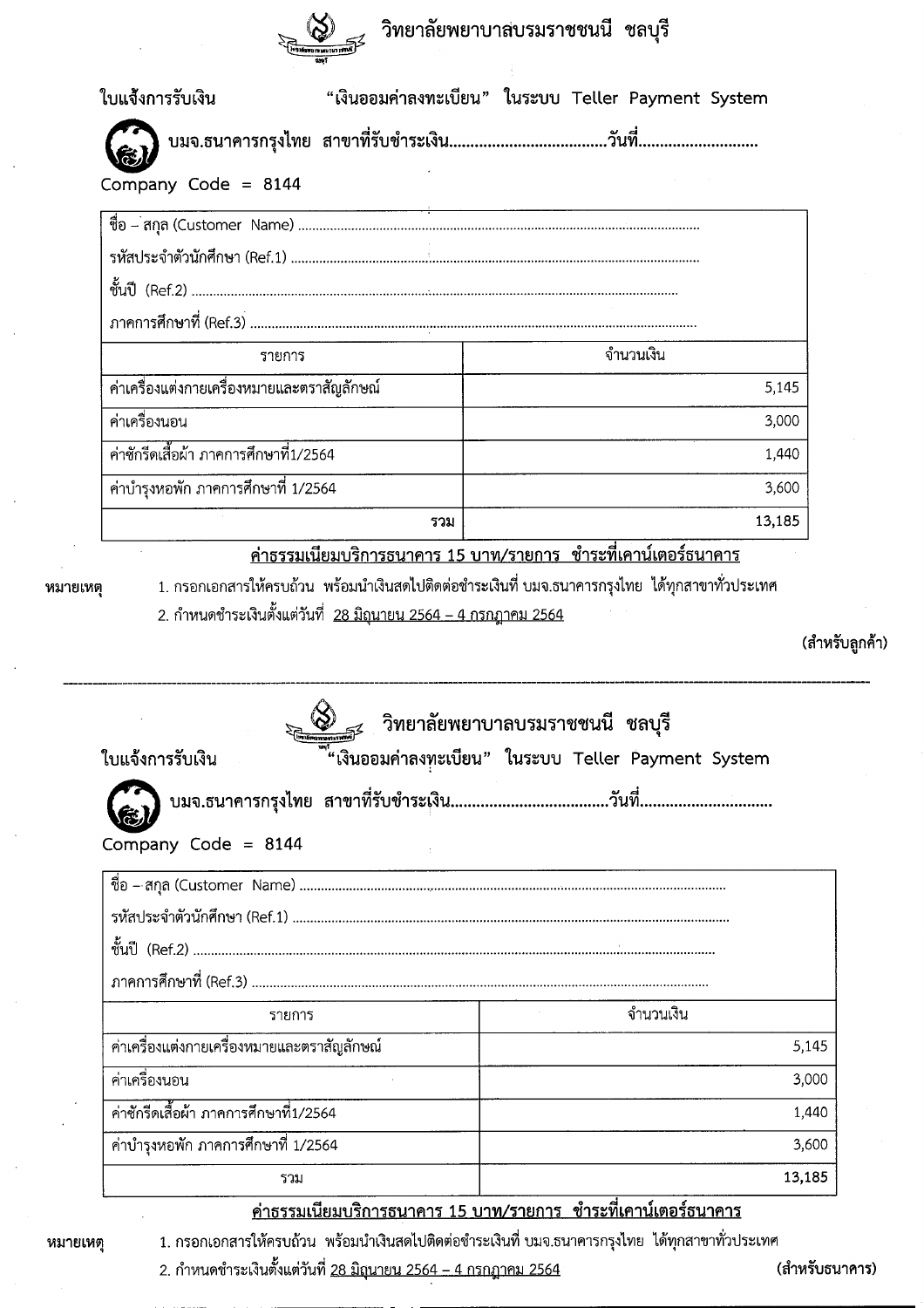# เอกสารการโอนเงิน สำหรับนักศึกษาหญิง <u>ที่ไม่พักหอพักของวิทยาลัย</u> จำนวนเงิน 5,145 บาท